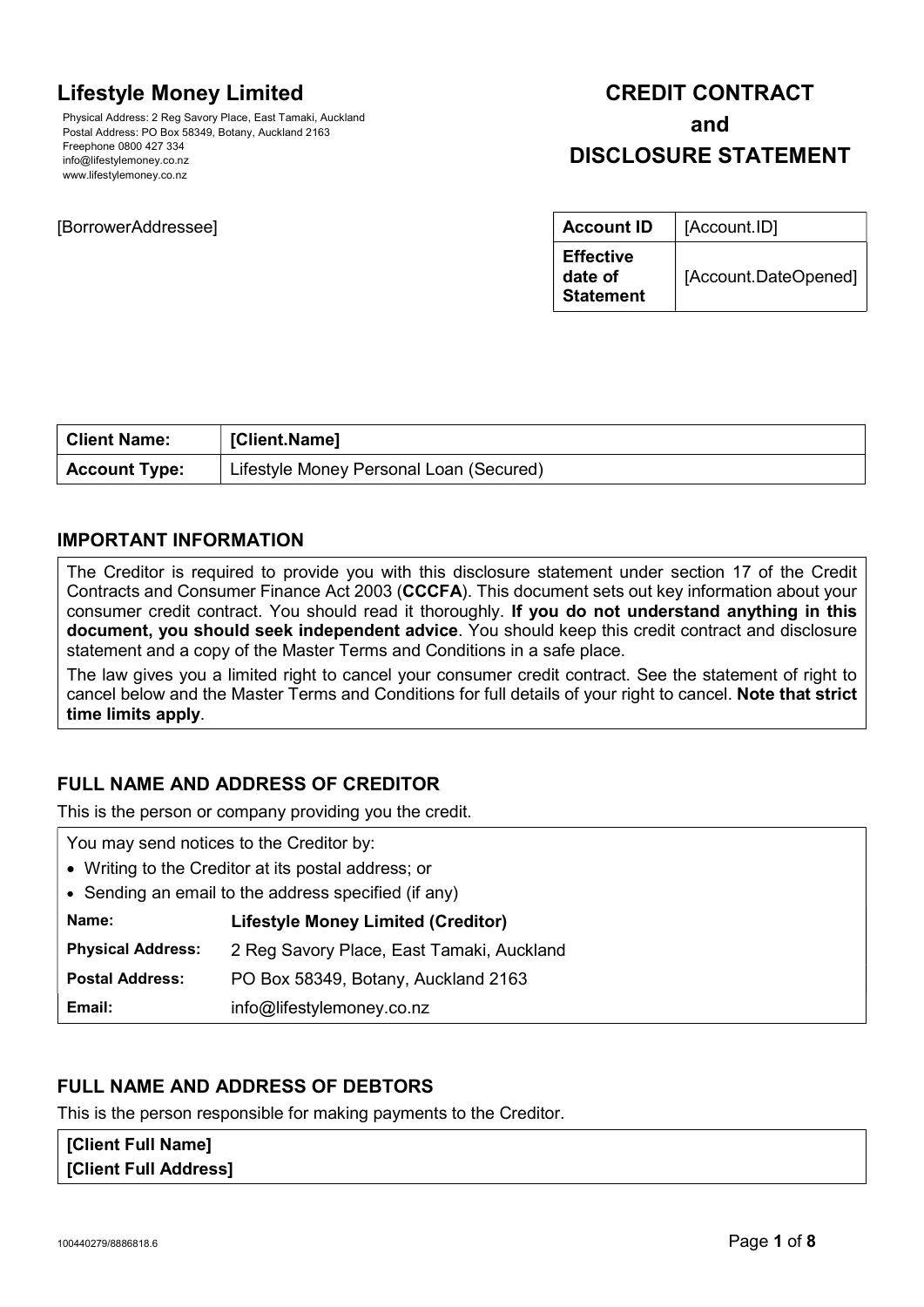# CREDIT DETAILS

Initial Unpaid Balance This is the amount you owe under this Personal Loan at the date of this statement (including any fees charged by the Creditor).

[OpeningBalance] made up of: [OpeningTransactions]:

Establishment Fee:

You can view your current unpaid balance at any time by going to our website at lifestylemoney.co.nz and signing in or by contacting Lifestyle Money on 0800 427 334 during business hours.

### Total Advances

This is the total amount of all advances made under this Personal Loan. This is also the credit limit for this Personal Loan

[Details of advances if more than one disbursement]

[TotalAdvances]

# PAYMENTS

#### Personal Loan Payments

You are required to make each payment in the amount specified and on the date specified. You may choose to pay more than the Amount of each Payment specified below.

| <b>Timing of Payments</b>            | Number of               | <b>Amount of each</b> | <b>Total amount of</b> |
|--------------------------------------|-------------------------|-----------------------|------------------------|
| Frequency:<br>PaymentTimingFreq      | <b>Payments</b>         | <b>Payment</b>        | <b>Payments</b>        |
| First Payment:<br>PaymentTimingFirst | <b>NumberOfPayments</b> | AmountOfEachPayment   | [TotalPayments]        |
| Last Payment:<br>PaymentTimingLast   |                         |                       |                        |

These payments are just for this Personal Loan and not for any other Lifestyle Money Credit Products you may have.

| <b>Method of Payment</b>                                                                                                                                       |                                                                                                                                                                                                                                                                                                                                |  |
|----------------------------------------------------------------------------------------------------------------------------------------------------------------|--------------------------------------------------------------------------------------------------------------------------------------------------------------------------------------------------------------------------------------------------------------------------------------------------------------------------------|--|
| <b>Payment</b><br><b>Method</b>                                                                                                                                | <b>Bank Account</b>                                                                                                                                                                                                                                                                                                            |  |
| PaymentMethod                                                                                                                                                  | <b>BankAccountNumber</b>                                                                                                                                                                                                                                                                                                       |  |
| <b>Money Limited.</b>                                                                                                                                          | All scheduled payments are to be made pursuant to the direct debit authority held by Lifestyle                                                                                                                                                                                                                                 |  |
|                                                                                                                                                                | Authorisation: I authorise you, until further notice in writing, to debit my/our account with all amounts which<br>Lifestyle Money Limited, PO Box 58349, Botany, Auckland 2183, New Zealand (herein referred to as the<br>"initiator"), the registered initiator of Authorisation code 1220267, may initiate by direct debit. |  |
| By initialing here, I acknowledge and accept that the Bank accepts this direct debit<br>authority upon the conditions found in the Master Terms and Conditions |                                                                                                                                                                                                                                                                                                                                |  |
|                                                                                                                                                                | Further details about direct debits are set out below in the section headed Terms and<br>Conditions                                                                                                                                                                                                                            |  |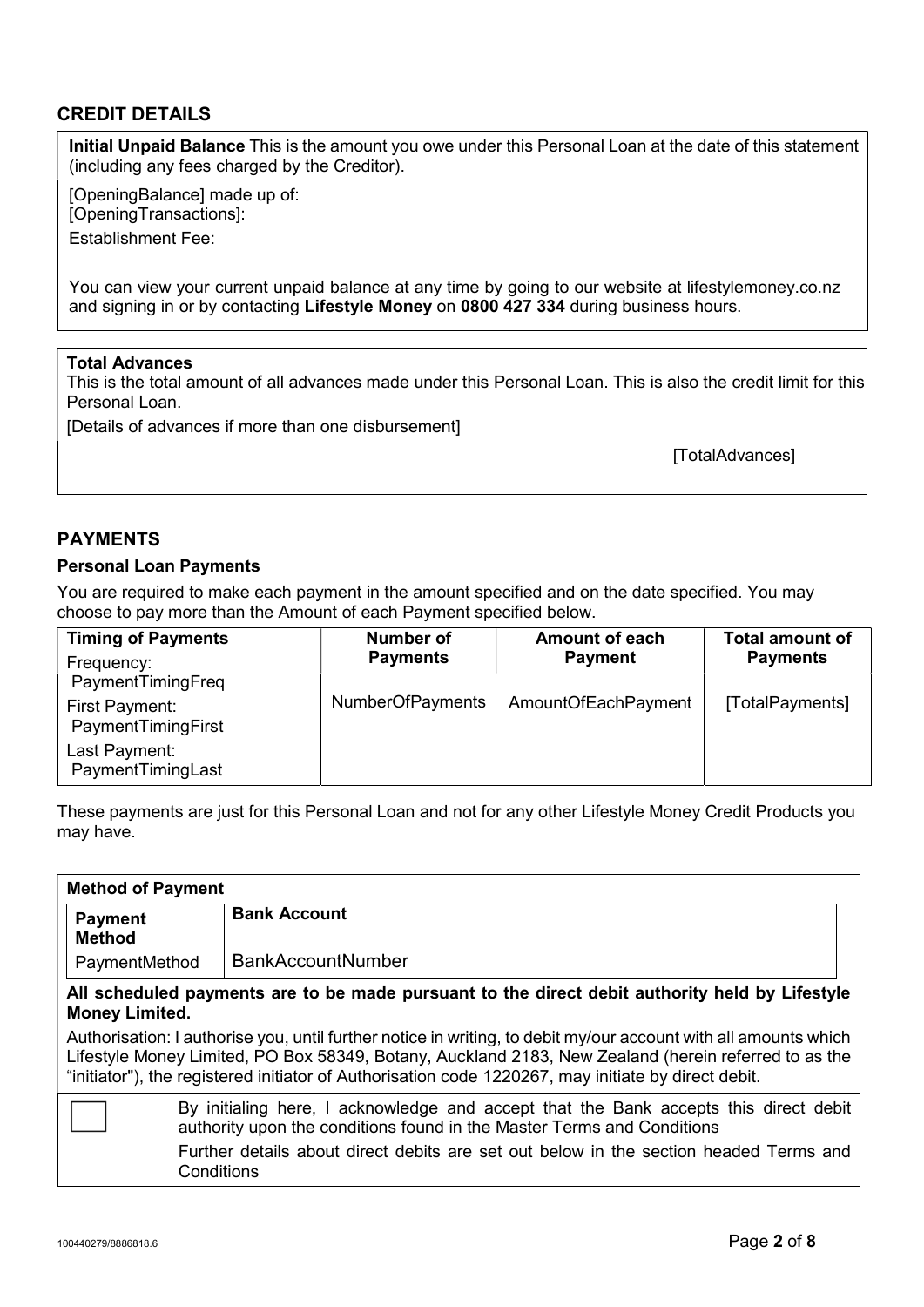## INTEREST

### Annual Interest Rate

The rate of interest that you will be charged on this Personal Loan is [InterestRate]% per annum.

Your credit contract allows the Creditor to vary this interest rate.

If the Creditor does vary the interest rate it will provide you at least 14 days' notice in advance of any such changes and provide such disclosure as is required under the CCCFA in respect of the effect of those changes.

### Total Interest charges

This is the total amount of the interest charges payable under this Personal Loan

[TotalInterest]

If the interest rate is varied this number will change and the Creditor will provide such disclosure as is required under the CCCFA in respect of the effect of those changes

## Method of charging Interest

Interest charges are calculated by multiplying the unpaid balance at the end of each day by a daily interest rate. The daily interest rate is calculated by dividing the annual interest rate by 365.

Interest is charged to your account on the last calendar day of each month and will be added to the unpaid balance.

# CREDIT FEES AND CHARGES

The following credit fees are or may be payable under, or in connection with, this contract. Please refer to the Master Terms and Conditions for further information about these fees. Your credit contract allows the Creditor to vary these fees and charges.

\$[insert] Establishment Fee.

# CONTINUING DISCLOSURE

The Creditor is required to provide you with regular statements. The statements will give you information about your account.

| <b>Online Statements:</b> | By initialing here, you have elected to access your disclosure information online.<br>The Creditor will maintain at all reasonable times a website that will allow you to<br>access information about your account and it is important that you check this<br>information on a regular basis. |
|---------------------------|-----------------------------------------------------------------------------------------------------------------------------------------------------------------------------------------------------------------------------------------------------------------------------------------------|
| <b>Paper Statements</b>   | By initialing here, you have elected not to access your disclosure information<br>online, the Creditor will provide to you a statement at least every 6 months to the<br>mailing address the Creditor has on record.                                                                          |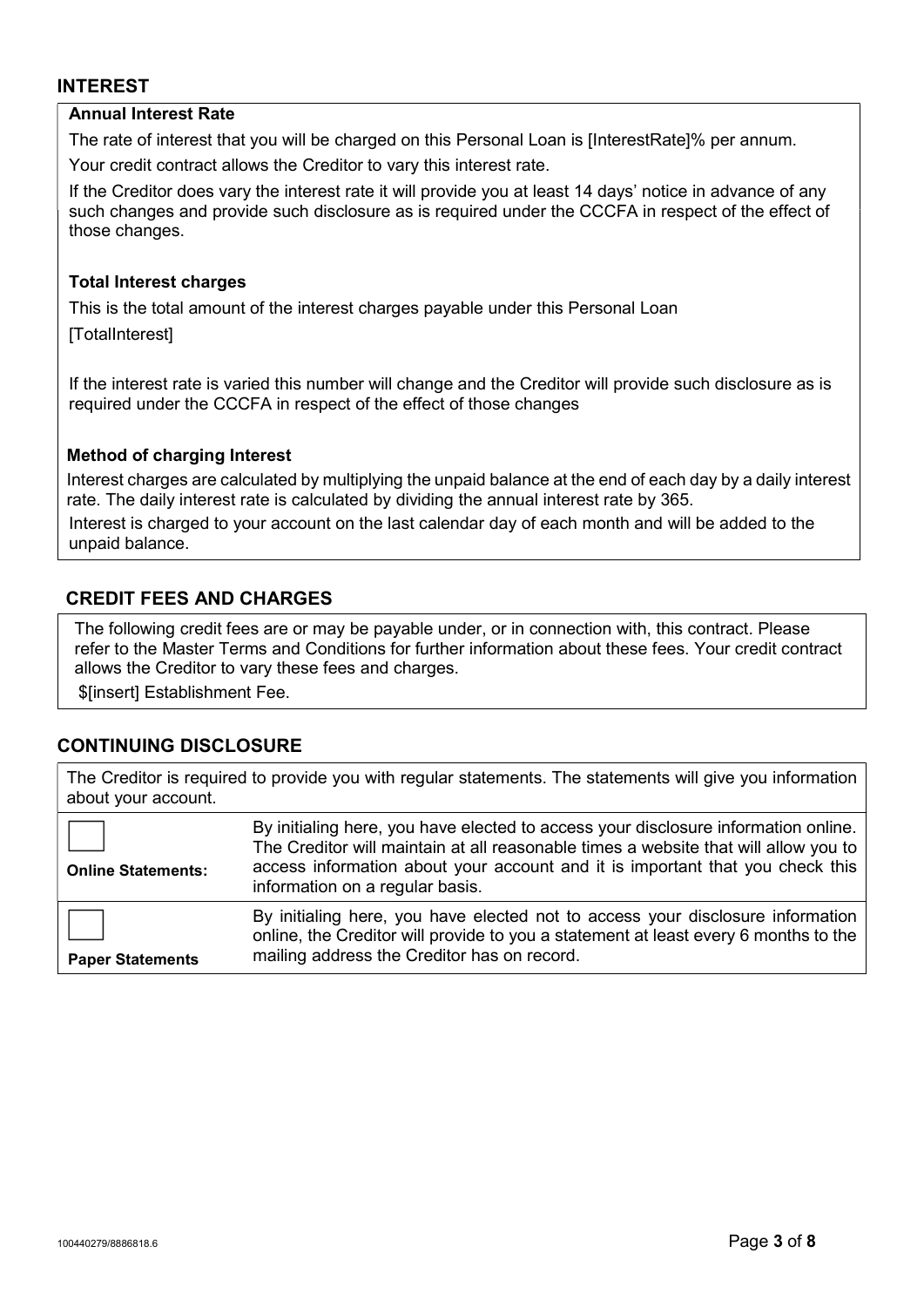# WHAT COULD HAPPEN IF YOU FAIL TO MEET YOUR COMMITMENTS

Security Interest(s) The Creditor has an interest in the goods specified below to secure performance of your obligations under the contract, or the payment of money payable under the contract, or both. If you fail to meet your commitments under the contract, then to the extent of the security interest, the Creditor may be entitled to repossess and sell this property. You may still be liable for any unpaid balance and fees which are not covered by the sale of the repossessed property.

You are not allowed to grant another security interest in the goods specified below while there is still money owing under this Personal Loan.

Please refer to the Master Terms and Conditions for further details in relation to the Creditor's security in the goods and your obligations in relation to those goods. .

[Account.Security]

## Default Fees

In the event of a breach of the contract or on the enforcement of the contract, the default fees specified below may be payable. Your credit contract allows the Creditor to vary these fees and charges.

If you fail to make a payment due in full on its due date the Creditor may charge you a \$15 default fee for the missed payment.

If you have defaulted on repayments the Creditor may visit you in person to discuss how to manage your account. If the Creditor does this, it will charge you a \$65 field visit fee.

Please refer to the Master Terms and Conditions for further details in relation to these default fees. In addition, any cost incurred by Lifestyle Money in relation to the recovery of any overdue payment or on the enforcement of this agreement (including any legal costs and debt collector's costs incurred by the Creditor) will be payable by you as set out in the Master Terms and Conditions.

# FULL PREPAYMENT

You can pay the unpaid balance (plus all accrued interest) in full at any time before the final payment is due (full prepayment). There are no additional costs or charges for a full prepayment.

# RIGHT TO CANCEL

You are entitled to cancel your consumer credit contract by giving notice to the Creditor.

### Time limits for cancellation

If your initial disclosure documents are handed to you directly you must give notice that you intend to cancel within 5 working days after you receive the documents.

If the disclosure documents are sent to you by electronic means (for example, email) you must give notice that you intend to cancel within 7 working days after the electronic communication is sent.

If the documents are mailed to you, you must give the notice within 9 working days after they were posted.

Saturdays, Sundays, national public holidays and days in the period commencing with 25 December in a year and ending with 2 January in the following year are not counted as working days.

## How to cancel

To cancel, you must give the Creditor written notice that you intend to cancel the contract by:

- Giving notice to the Creditor or an employee or agent of the Creditor; or
- Posting the notice to the Creditor or an agent of the Creditor; or
- Emailing the notice to the Creditor's email address (if specified on the front of this disclosure statement);

You must also, within the same time, return to the Creditor any advance that has been made.

### What you may have to pay if you cancel

If you cancel the contract, the Creditor can charge you the amount of any reasonable expenses the Creditor had to pay in connection with the contract and its cancellation (including legal fees and fees for credit reports, etc.).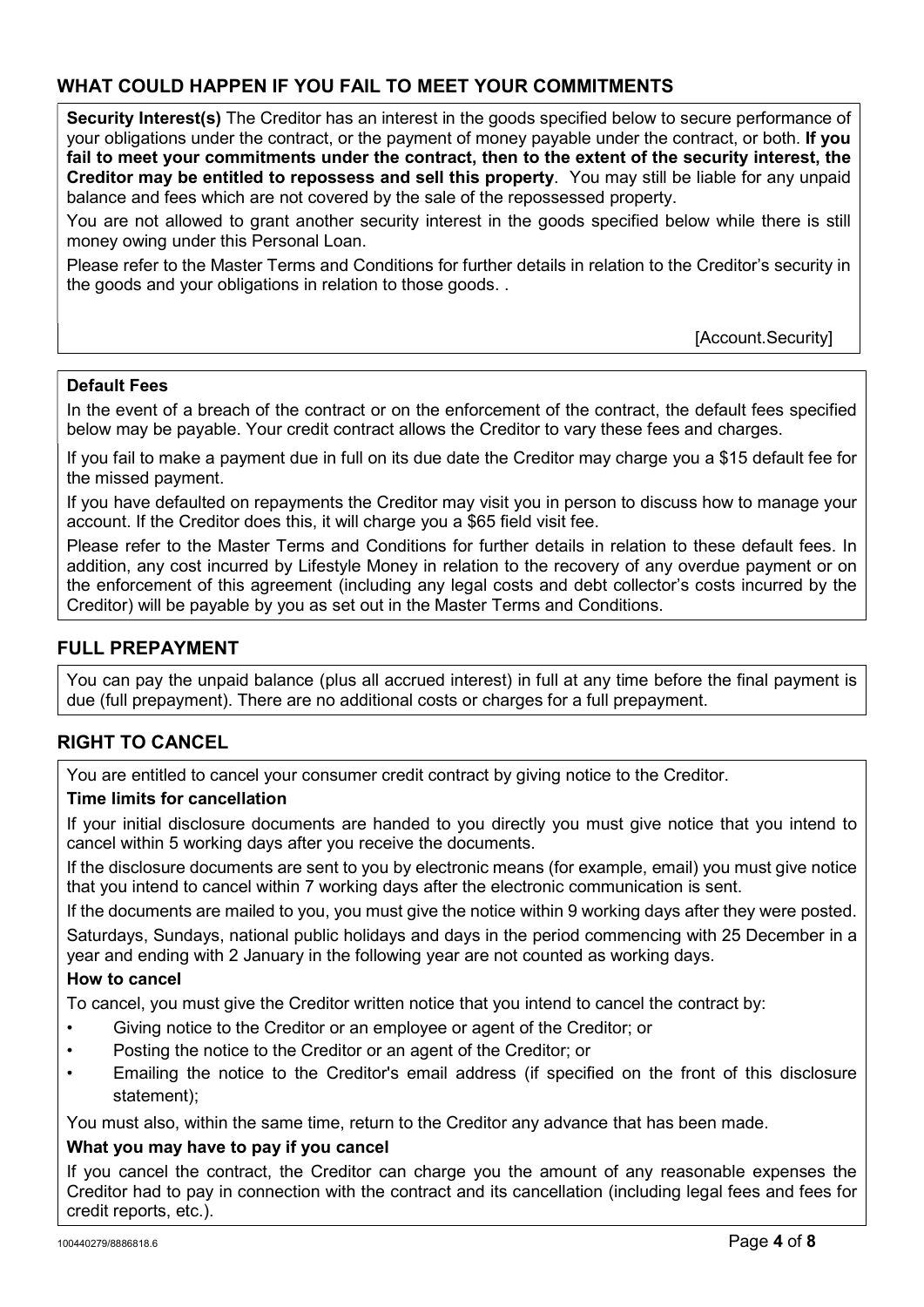If you cancel the contract, the Creditor can also charge you interest for the period from the day you borrowed money until the day you repay that money.

This statement only contains a summary of your rights and obligations in connection with the right to cancel. If there is anything about your rights or obligations under the CCCFA that you do not understand, if there is a dispute about your rights, or if you think that the Creditor is being unreasonable in any way, you should seek legal advice immediately. You can also make a complaint – see information under "Complaints" and "Dispute Resolution" below.

# WHAT TO DO IF YOU SUFFER UNFORESEEN HARDSHIP

If you are unable, reasonably, to keep up your payments or other obligations because of illness, injury, loss of employment, the end of a relationship, or other reasonable cause, you may be able to apply to the Creditor for a hardship variation.

To apply for a hardship variation, call our Credit team on 0800 427 334 in the first instance. The Creditor may also require you to:

- Make an application in writing;
- Explain your reason(s) for the application; and
- Request one of the following:
	- $\circ$  An extension of the term of the contract (which will reduce the amount of each payment due under the contract); or
	- $\circ$  A postponement of the dates on which payments are due under the contract (specify the period for which you want this to apply); or
	- o Both of the above; and
- Send the application to the Creditor:
	- o by post to Credit Manager, Lifestyle Money, PO Box 58349 Botany, Auckland 2163; or
	- o by email to info@lifestylemoney.co.nz

Do this as soon as possible. If you leave it for too long, the Creditor may not have to consider your application.

# DISPUTE RESOLUTION

It is free to make a complaint to this independent dispute resolution scheme. This scheme can help you to resolve any disagreements you have with the Creditor.

Contact details of dispute resolution scheme:

| <b>Financial Services Complaints Limited (FSCL 2891)</b>                   |
|----------------------------------------------------------------------------|
| 0800 347 257                                                               |
| complaints@fscl.org.nz                                                     |
| www.fscl.org.nz                                                            |
| Level 4, 101 Lambton Quay, Wellington 6011<br>PO Box 5967, Wellington 6140 |
|                                                                            |

# REGISTRATION ON FINANCIAL SERVICE PROVIDER REGISTER

Financial Service Provider Register details:

| <b>Credit Registration Name:</b> | <b>Lifestyle Money Limited</b> |
|----------------------------------|--------------------------------|
| <b>Registration Number:</b>      | FSP1000397                     |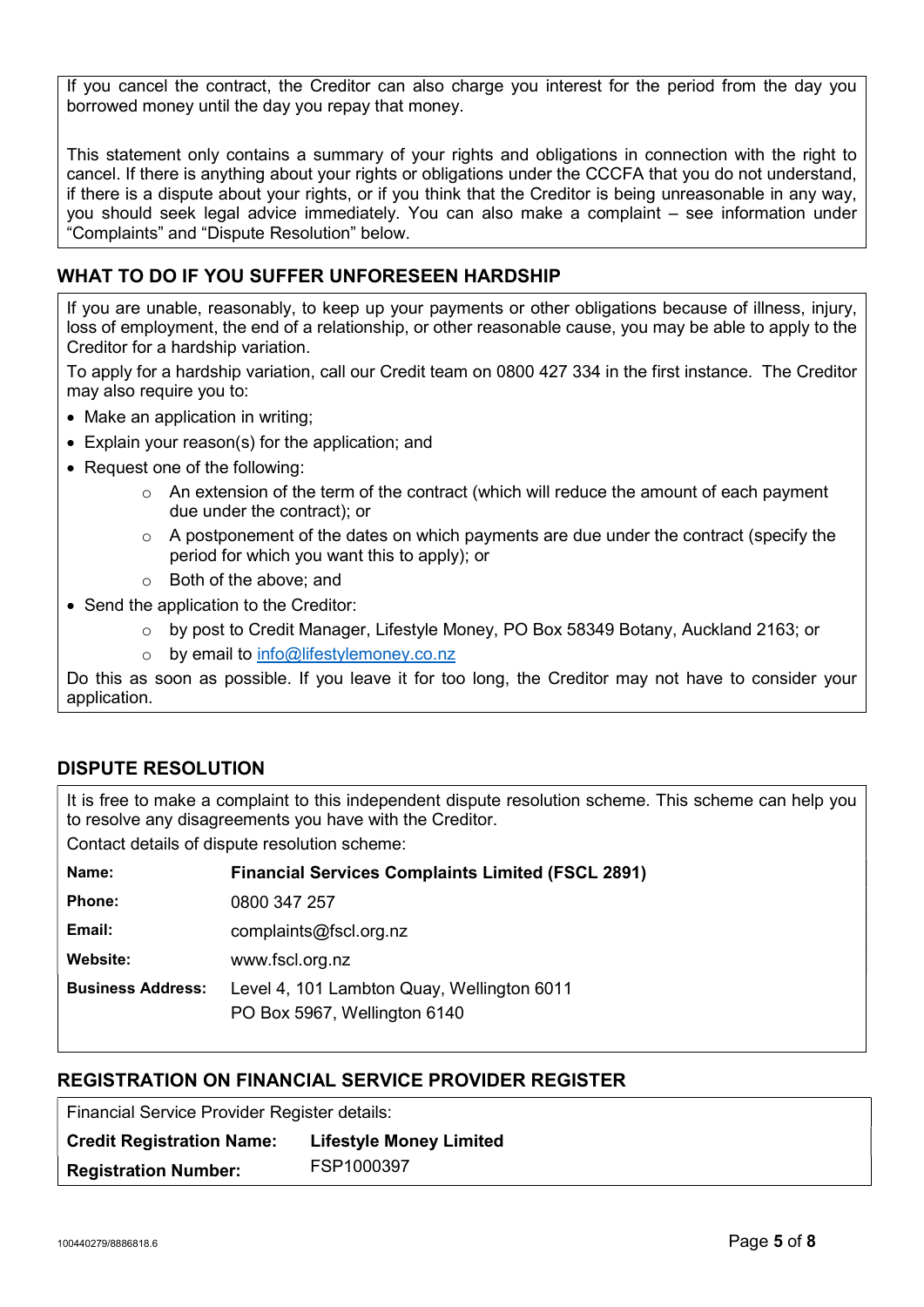| <b>Promotional Information</b><br>I consent to receive promotional information from Lifestyle Money Limited<br>I consent to receive promotional information from Home Direct Limited                                                                                                                                                                                                                                                                                                                                                                                                                                                                                                                                                                                                                                                                                                                                                                                        |
|-----------------------------------------------------------------------------------------------------------------------------------------------------------------------------------------------------------------------------------------------------------------------------------------------------------------------------------------------------------------------------------------------------------------------------------------------------------------------------------------------------------------------------------------------------------------------------------------------------------------------------------------------------------------------------------------------------------------------------------------------------------------------------------------------------------------------------------------------------------------------------------------------------------------------------------------------------------------------------|
| I agree to and understand the terms of this document<br>$\bullet$<br>I have received the document entitled 'Master Terms and Conditions'.<br>I understand that Lifestyle Money agrees to provide credit to me on the terms and<br>$\bullet$<br>conditions in this document and the document entitled 'Master Terms and Conditions' and<br>this document is an "Agreement" for the purposes of the Master Terms and Conditions.<br>I agree to receipt of an electronic copy of this document as disclosure under the Credit<br>$\bullet$<br>Contracts and Consumer Finance Act 2003.<br>I am 18 years of age or older.<br>$\bullet$<br>I have disclosed to Lifestyle Money any health condition or concern or other matter which<br>$\bullet$<br>may affect my ability to understand the nature of this Agreement, the Lifestyle Money<br>Credit Products or the information provided to me or my ability to make payments or<br>perform my obligations under the Agreement. |
| confirm the above                                                                                                                                                                                                                                                                                                                                                                                                                                                                                                                                                                                                                                                                                                                                                                                                                                                                                                                                                           |

# DEBTOR'S SIGNATURE

[Document.SignatureBlockSBS.2] [Account.ESignatureBlock]

## CREDITOR'S SIGNATURE

Signed on behalf of Creditor: [Document.SignatureBlockSBS.2]

# TERMS AND CONDITIONS

#### Notice to Customer

Lifestyle Money is an ethical credit provider and wishes to ensure that you have thought carefully before entering into this credit contract. Please stop and think carefully before you enter into this contract and take into account your daily expenses to ensure that you are able to afford any payments due under this credit contract.

Your attention is particularly drawn to the following clauses in the Master Terms and Conditions:

 Collection of Customer Information • Disclosure of Customer Information • Fees • Cancellation • Interest Rate • Security Interest

You are protected by responsible lending laws. Because of these protections, the recommendations given to you about this credit contract are not regulated financial advice.

This means that duties and requirements imposed on people who give financial advice do not apply to these recommendations. This includes a duty to comply with a code of conduct and a requirement to be licensed.

### **Complaints**

If you are not satisfied with the service you receive from us you should contact us. We have an internal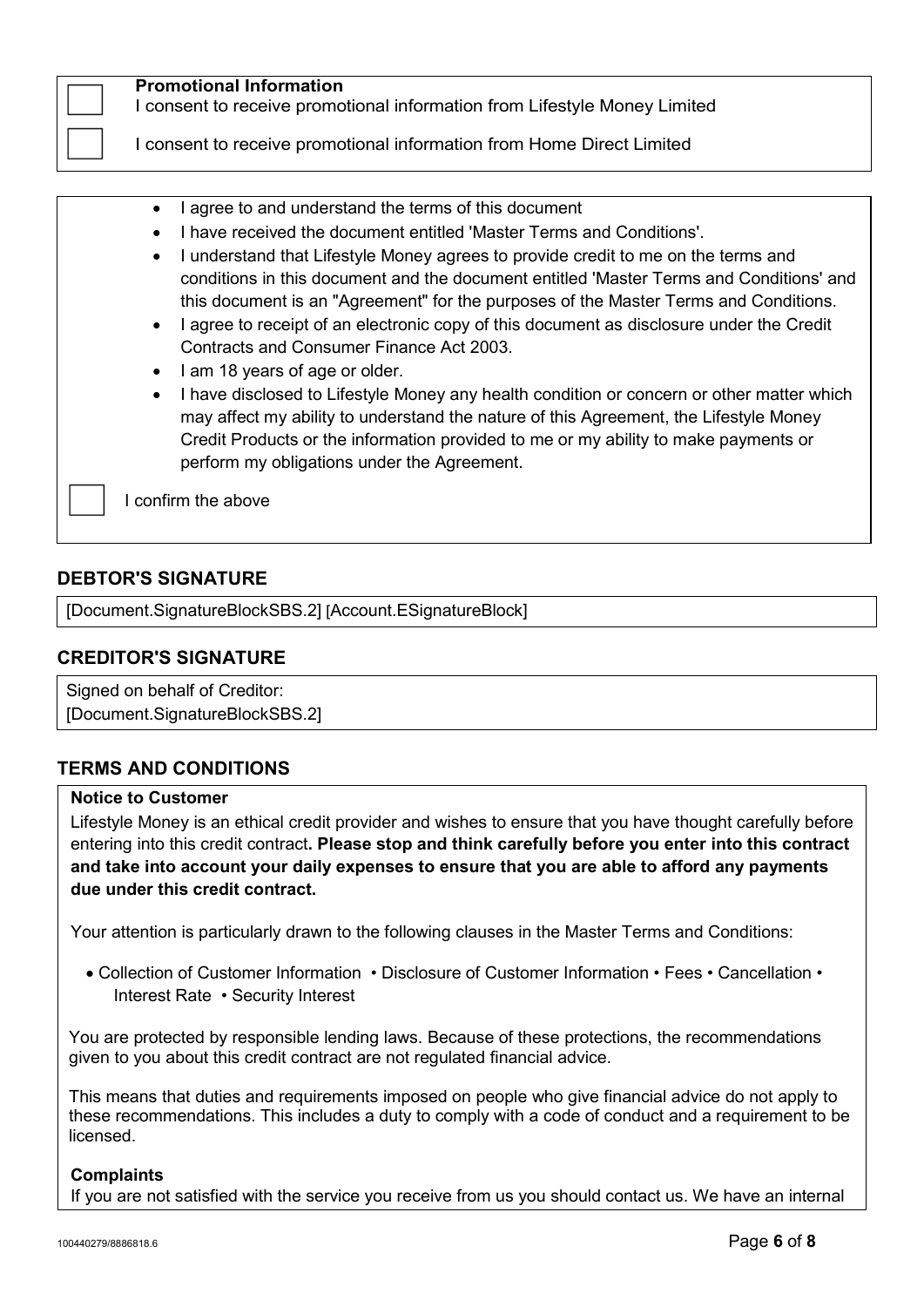complaints process and undertake to investigate your concerns promptly and fairly. You may contact us to make a complaint by telephone on freephone 0800 427 334, by email or in writing. You can also contact Financial Services Complaints Limited, an independent dispute resolution scheme, whose details are set out above.

## Privacy Waiver

We collect and use certain personal information from you to prove your identity, such as your driver's license number, passport number or other identity information. We may disclose that personal information to third party providers to carry out such identity verification. We may carry out identity verification at any time during the term of your contract.

We may also share your information with approved retailers, like Home Direct Limited, to enable you to purchase items from them using Lifestyle Money Credit Products.

If you have consented to Home Direct Limited providing you with promotional material, Home Direct Limited may use your personal information we provide to it in accordance with this contract to send you marketing and promotional materials in relation to its products and services

# Authority to pay funds to approved third party:

If you are using Lifestyle Money Credit Products to purchase products from an approved third party, like an approved car dealer or finance company, you irrevocably authorise and instruct us to pay advances made under this contract direct to the approved third party.

## Direct Debit Terms

You may ask your bank to reverse a direct debit up to 120 calendar days after the debit if:

- you don't receive a written notice of the amount and date of each direct debit from the initiator, or
- you receive a written notice but the amount or the date of debiting is different from the amount or the date specified on the notice.

You may ask your bank to reverse a direct debit up to 9 months after the date the Lifestyle Money sent the first direct debit under the authority if you are not reasonably satisfied that the authority authorised your bank to debit your account with the amount of the direct debit.

Lifestyle Money is required to give you a written notice of the amount and date of each direct debit no less than 2 business days before the date of the debit.

For a series of direct debits, Lifestyle Money is required to give you no less than 10 calendar days' written notice of the amount and date of each direct debit, including the first direct debit in a series. The notice is to include:

- the dates of the debits, and
- the amount of each direct debit.

If Lifestyle Money proposes to change an amount or date of a direct debit specified in the series, we are required to give you notice no less than 10 days before the change.

If you have specifically requested direct debits and have agreed the amount of the direct debit, Lifestyle Money is required to give you a written notice of the amount and date of the direct debit no later than the date of the debit.

If your bank dishonours a direct debit but Lifestyle Money sends the direct debit a second time within 5 business days of the original direct debit, Lifestyle Money is not required to notify you a second time of the amount and date of the direct debit.